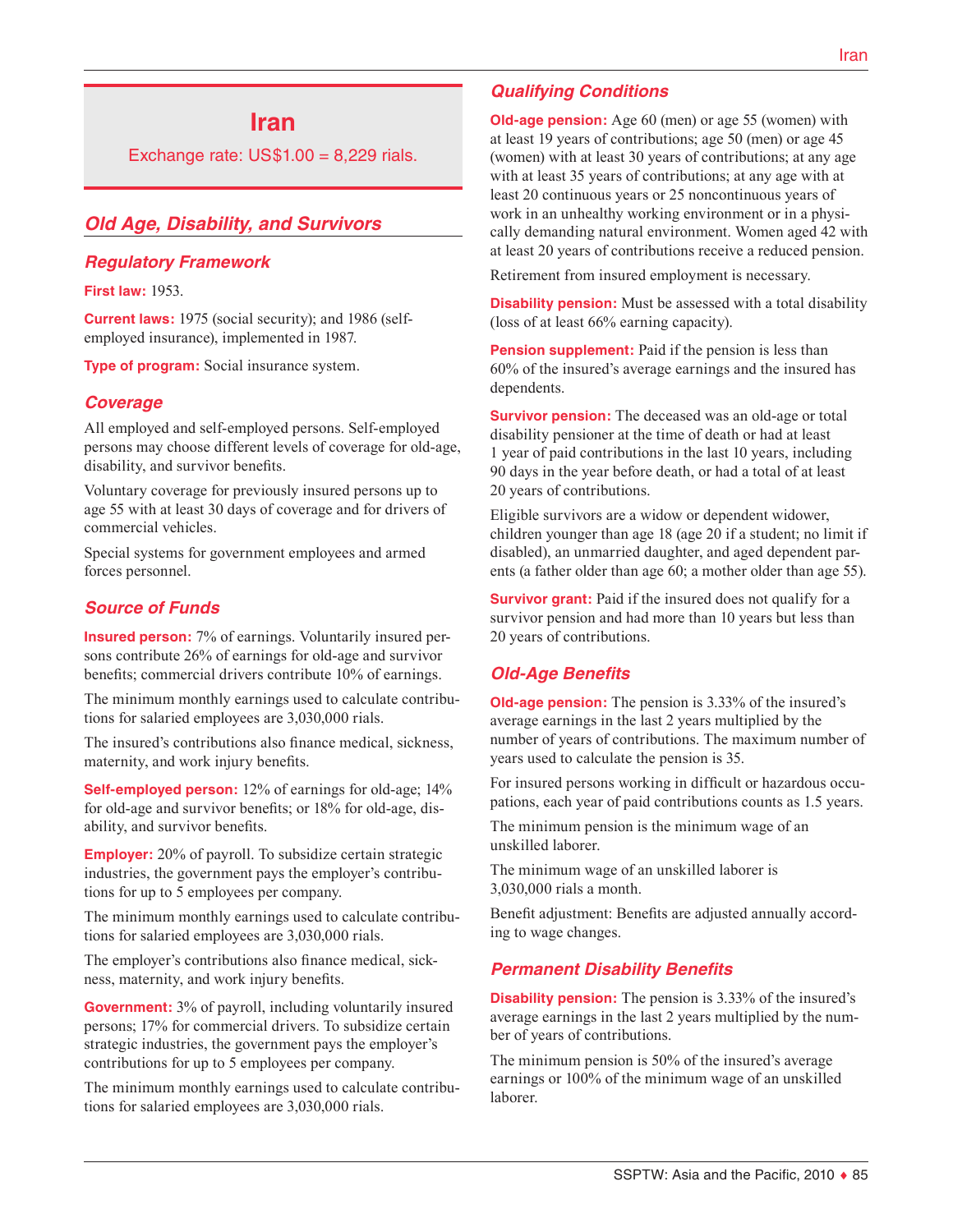The minimum wage of an unskilled laborer is 3,030,000 rials a month.

The maximum pension is 100% of the insured's average earnings.

Pension supplement: 10% of the pension is paid, up to a total pension plus supplement of 60% of the insured's average earnings.

Benefit adjustment: Benefits are adjusted annually according to changes in the cost of living.

# *Survivor Benefits*

**Survivor pension:** The widow(er) receives 50% of the oldage or disability pension the deceased received or would have been entitled to receive. If there is more than one legitimate widow, the pension is split equally.

**Orphan's pension:** 25% of the old-age or disability pension the deceased received or would have been entitled to receive is paid for each eligible orphan (50% for a full orphan).

**Parent's pension:** 20% of the old-age or disability pension the deceased received or would have been entitled to receive is paid for each eligible parent.

The minimum total survivor pension is the minimum wage of an unskilled laborer.

The minimum wage of an unskilled laborer is 3,030,000 rials a month.

The maximum total survivor pension is 100% of the oldage or disability pension the deceased received or would have been entitled to receive. If the total survivor pension exceeds 100% of this amount, the survivor pensions are reduced proportionately.

Benefit adjustment: Benefits are adjusted annually according to changes in the cost of living.

**Survivor grant:** A lump sum of one month of the minimum wage of an unskilled laborer is paid for each year of service.

The minimum wage of an unskilled laborer is 3,030,000 rials a month.

**Funeral grant:** A lump sum of 1 month of the minimum wage of an unskilled laborer is paid.

The minimum wage of an unskilled laborer is 3,030,000 rials a month.

# *Administrative Organization*

Ministry of Welfare and Social Security provides general supervision.

Social Security Organization ([http://www2.tamin.org](http://www2.tamin.org.ir/web/sso) [.ir/web/sso\)](http://www2.tamin.org.ir/web/sso) administers the program through provincial branch offices and local agencies.

# *Sickness and Maternity*

# *Regulatory Framework*

**First law:** 1949.

**Current laws:** 1975 (social security); and 1986 (selfemployed insurance), implemented in 1987.

**Type of program:** Social insurance system.

## *Coverage*

All employed persons.

Special systems for government employees and armed forces personnel.

# *Source of Funds*

**Insured person:** See source of funds under Old Age, Disability, and Survivors.

**Self-employed person:** Pays a contribution set by the Social Security Organization for medical benefits.

**Employer:** See source of funds under Old Age, Disability, and Survivors.

**Government:** See source of funds under Old Age, Disability, and Survivors.

# *Qualifying Conditions*

**Cash sickness and medical benefits:** There is no minimum qualifying period.

**Cash maternity benefits:** Must have at least 60 days of contributions in the year before the expected date(s) of childbirth for the first three children.

# *Sickness and Maternity Benefits*

**Sickness benefit:** 75% of the insured's average earnings in the previous 3 months is paid for a worker with dependents; 66% for a worker with no dependents.

The benefit is reduced to 50% of the insured's average earnings if unmarried and hospitalized in a Social Security Organization hospital; there is no reduction if the insured person has dependents.

The benefit is paid after a 3-day waiting period (unless hospitalized) until recovery.

**Maternity benefit:** The benefit is 66% of the insured woman's average earnings in the previous 3 months and is paid for up to 6 months (1 year in the case of triplets).

# *Workers' Medical Benefits*

*Direct system:* Social Security Organization medical facilities provide patients with direct medical care and medicine.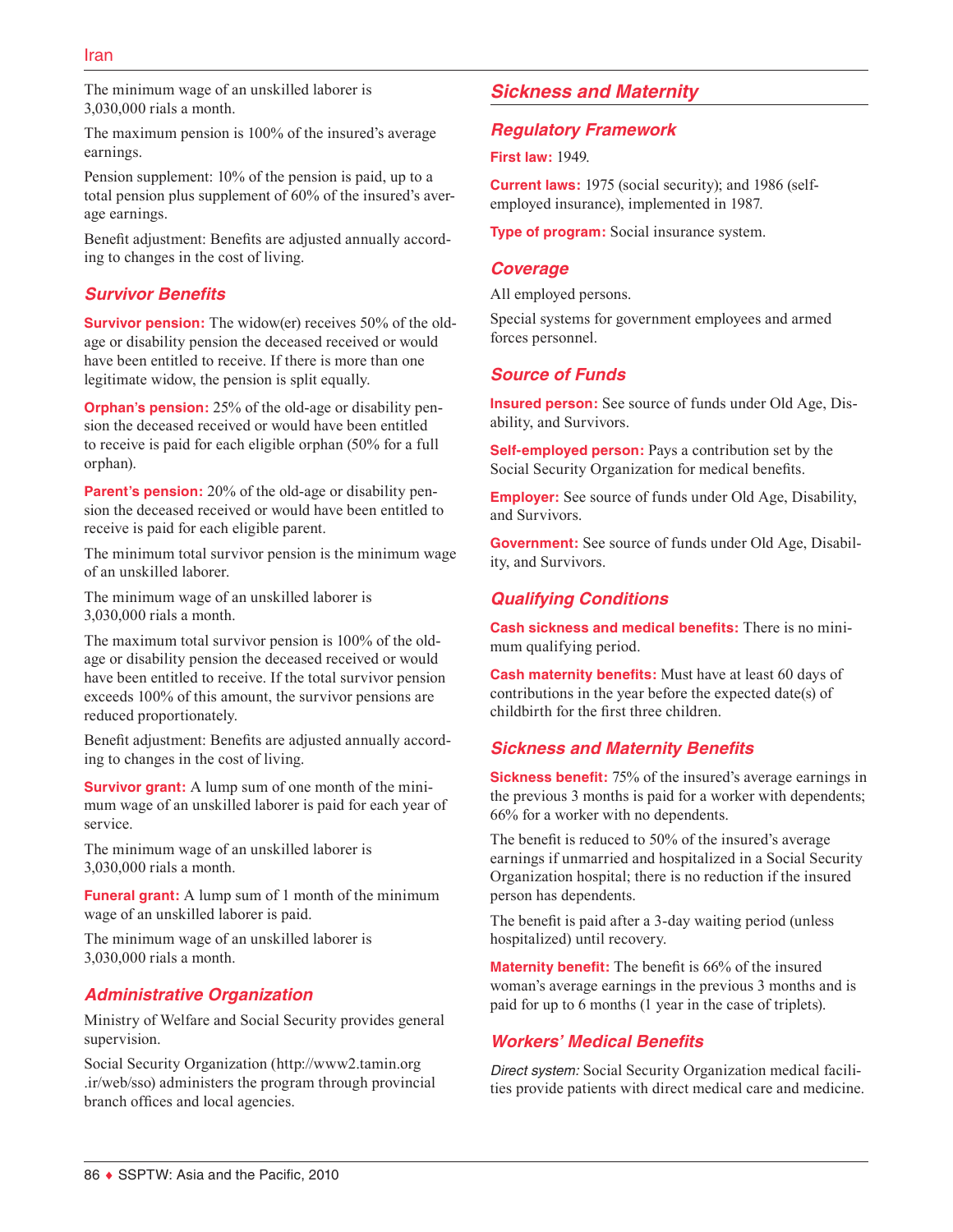Dental grant: 300,000 rials for a half set of dentures or 600,000 rials for a full set is paid.

*Indirect system:* Public and private hospitals and clinics, as well as university hospitals and contracted-out physicians, provide medical services. Cost sharing and rates of reimbursement vary depending on the service.

## *Dependents' Medical Benefits*

Social Security Organization medical facilities provide patients with direct medical care and medicine.

Dental grant: 300,000 rials for a half set of dentures or 600,000 rials for a full set is paid.

Other medical expenses are paid according to set tariffs.

Eligible dependents are a wife and the first three children younger than age 18 (age 20 if a student; no age limit for an unmarried daughter or if disabled), a disabled, dependent husband older than age 60, and aged dependent parents.

## *Administrative Organization*

Social Security Organization ([http://www2.tamin.org.ir](http://www2.tamin.org.ir/web/sso) [/web/sso](http://www2.tamin.org.ir/web/sso)) administers the program.

# *Work Injury*

## *Regulatory Framework*

**First law:** 1936.

**Current law:** 1975 (social security).

**Type of program:** Social insurance system.

## *Coverage*

All employed persons.

Exclusions: Self-employed persons.

Special systems for government employees and armed forces personnel.

## *Source of Funds*

**Insured person:** See source of funds under Old Age, Disability, and Survivors.

**Self-employed person:** Not applicable.

**Employer:** See source of funds under Old Age, Disability, and Survivors.

**Government:** See source of funds under Old Age, Disability, and Survivors.

## *Qualifying Conditions*

**Work injury benefits:** There is no minimum qualifying period.

## *Temporary Disability Benefits*

The daily benefit is 75% of the insured's last daily wage for a worker with dependents; 66% for a worker without dependents.

The benefit is reduced to 50% of the insured's last daily wage if the insured is hospitalized in a Social Security Organization hospital.

The benefit is paid from the first day of incapacity until recovery or certification of permanent disability.

## *Permanent Disability Benefits*

**Permanent disability pension:** With a total disability (an assessed degree of disability of at least 66%), the pension is 3.33% of the insured's average earnings in the last 2 years multiplied by the number of years of contributions.

The minimum pension is 50% of the insured's average earnings or 100% of the minimum wage of an unskilled laborer.

The minimum wage of an unskilled laborer is 3,030,000 rials a month.

The maximum pension is 100% of the insured's average earnings.

Pension supplement: If the pension is less than 60% of the insured's average earnings and the insured has dependents, an additional 10% of the pension is paid up to 60% of the insured's average earnings.

Partial disability: With an assessed degree of disability of between 33% and 66%, a percentage of the full disability pension is paid according to the assessed degree of disability.

Benefit adjustment: Benefits are adjusted annually according to changes in the cost of living.

**Disability grant:** With an assessed degree of disability of between 10% and 33% or a disability that is the result of losing a limb, a lump sum is paid of 36 times the full disability pension multiplied by the assessed degree of disability.

## *Workers' Medical Benefits*

Social Security Organization medical facilities provide patients with direct medical care and medicine. There is no qualifying period for prostheses.

#### *Survivor Benefits*

**Survivor pension:** The pension is 3.33% of the insured's average earnings in the last 2 years multiplied by the number of years of contributions.

50% of the deceased's pension is paid to a widow of any age or to a dependent widower. If there is more than one legitimate widow, the pension is split equally.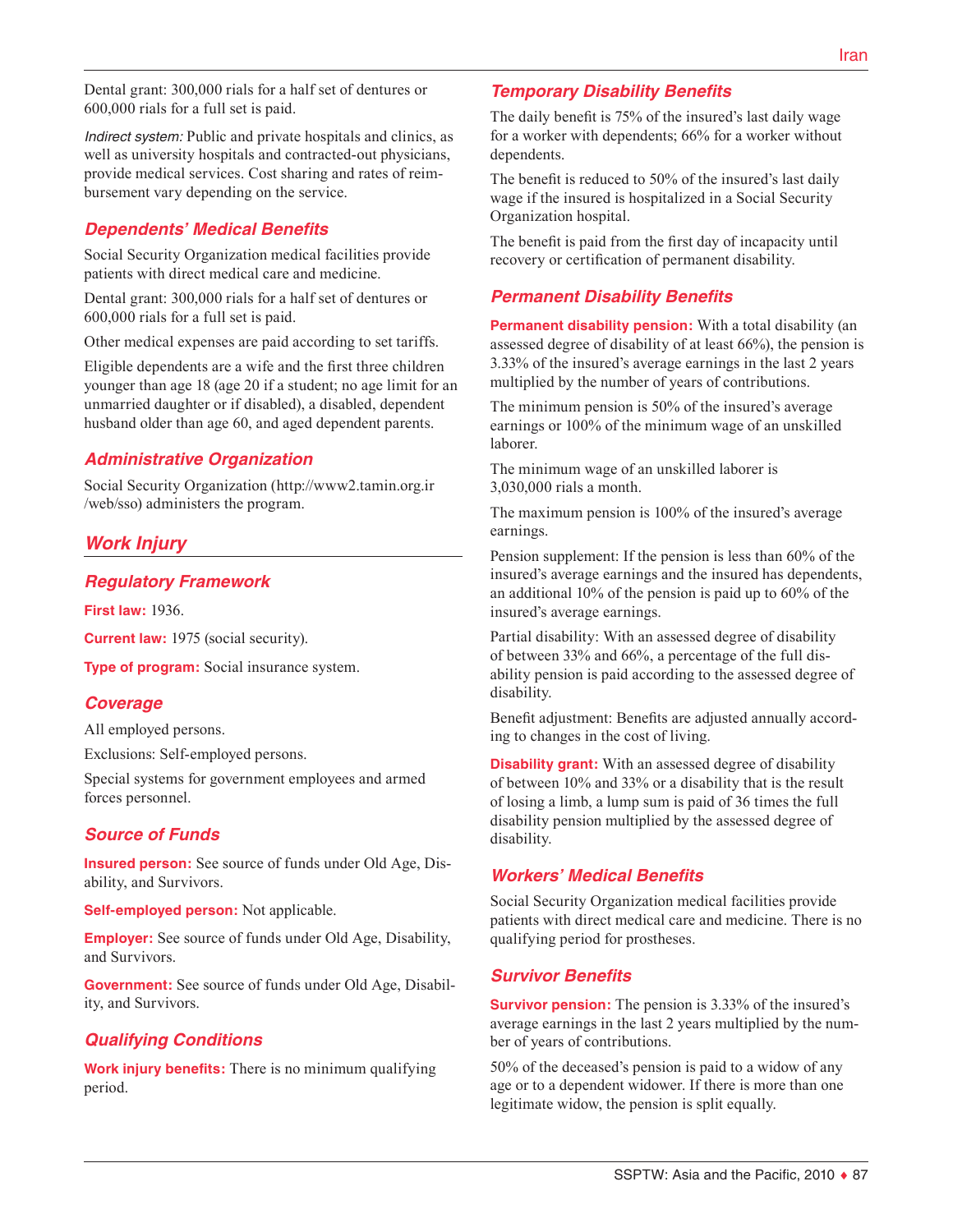**Orphan's pension:** 25% of the deceased's pension (50% for a full orphan) is paid for each orphan younger than age 18 (no age limit for a student or if disabled) and to an unmarried daughter.

**Parent's pension:** 20% of the deceased's pension is paid for each dependent aged parent (a father older than age 60 or disabled; a mother older than age 55 or disabled).

The minimum survivor pension is 50% of the insured's average earnings or 100% of the minimum wage of an unskilled laborer.

The minimum wage of an unskilled laborer is 3,030,000 rials a month.

The maximum total survivor pension is 100% of the deceased's pension. If the total survivor pension exceeds 100% of the deceased's pension, the survivor pensions are reduced proportionately.

Benefit adjustment: Benefits are adjusted annually according to changes in the cost of living.

**Funeral grant:** A lump sum is paid of 1 month of the minimum wage of an unskilled laborer.

The minimum wage of an unskilled laborer is 3,030,000 rials a month.

## *Administrative Organization*

Ministry of Welfare and Social Security provides general supervision.

Social Security Organization ([http://www2.tamin.org](http://www2.tamin.org.ir/web/sso) [.ir/web/sso\)](http://www2.tamin.org.ir/web/sso) administers the program through provincial branch offices and local agencies.

# *Unemployment*

## *Regulatory Framework*

**First law:** 1987.

**Current law:** 1990 (unemployment insurance).

**Type of program:** Social insurance system.

## *Coverage*

All employed persons covered by the labor law.

Exclusions: Self-employed persons, retired persons, persons with total disabilities, foreign citizens, and voluntarily insured persons.

# *Source of Funds*

**Insured person:** None.

**Self-employed person:** Not applicable.

**Employer:** 3% of payroll.

**Government:** Any deficit.

# *Qualifying Conditions*

**Unemployment benefit:** Must have at least 6 months of insurance before the date of unemployment. Must be registered at an employment office and capable of, and available for, work. Unemployment must not be due to leaving voluntarily, misconduct, or the refusal of a suitable job offer.

## *Unemployment Benefits*

55% of the insured's average earnings in the 90 day period before unemployment is paid plus 10% for each of the first four dependents.

The maximum duration of benefits depends on the length of coverage and marital status. If a married individual has 6 to 24 months of coverage, the benefit is paid for up to 12 months (6 months if single); for 25 to 120 months of coverage, up to 18 months (12 months if single); for 121 to 180 months, up to 26 months (18 months if single); for 181 to 240 months, up to 36 months (26 months if single); 241 months and longer, up to 50 months (36 months if single).

The minimum benefit is the minimum wage of an unskilled laborer.

The minimum wage of an unskilled laborer is 3,030,000 rials a month.

The maximum benefit is 80% of the insured's average earnings.

Insured persons aged 55 or older may receive unemployment benefits up to the retirement age.

Benefit adjustment: Benefits are adjusted annually according to changes in the cost of living.

# *Administrative Organization*

Ministry of Labor provides general supervision.

# *Family Allowances*

## *Regulatory Framework*

**First law:** 1953.

**Current law:** 1975 (social security).

**Type of program:** Employment-related system.

#### *Coverage*

Employed persons. Exclusions: Self-employed persons.

## *Source of Funds*

**Insured person:** None. **Self-employed person:** Not applicable. **Employer:** The total cost. **Government:** None.